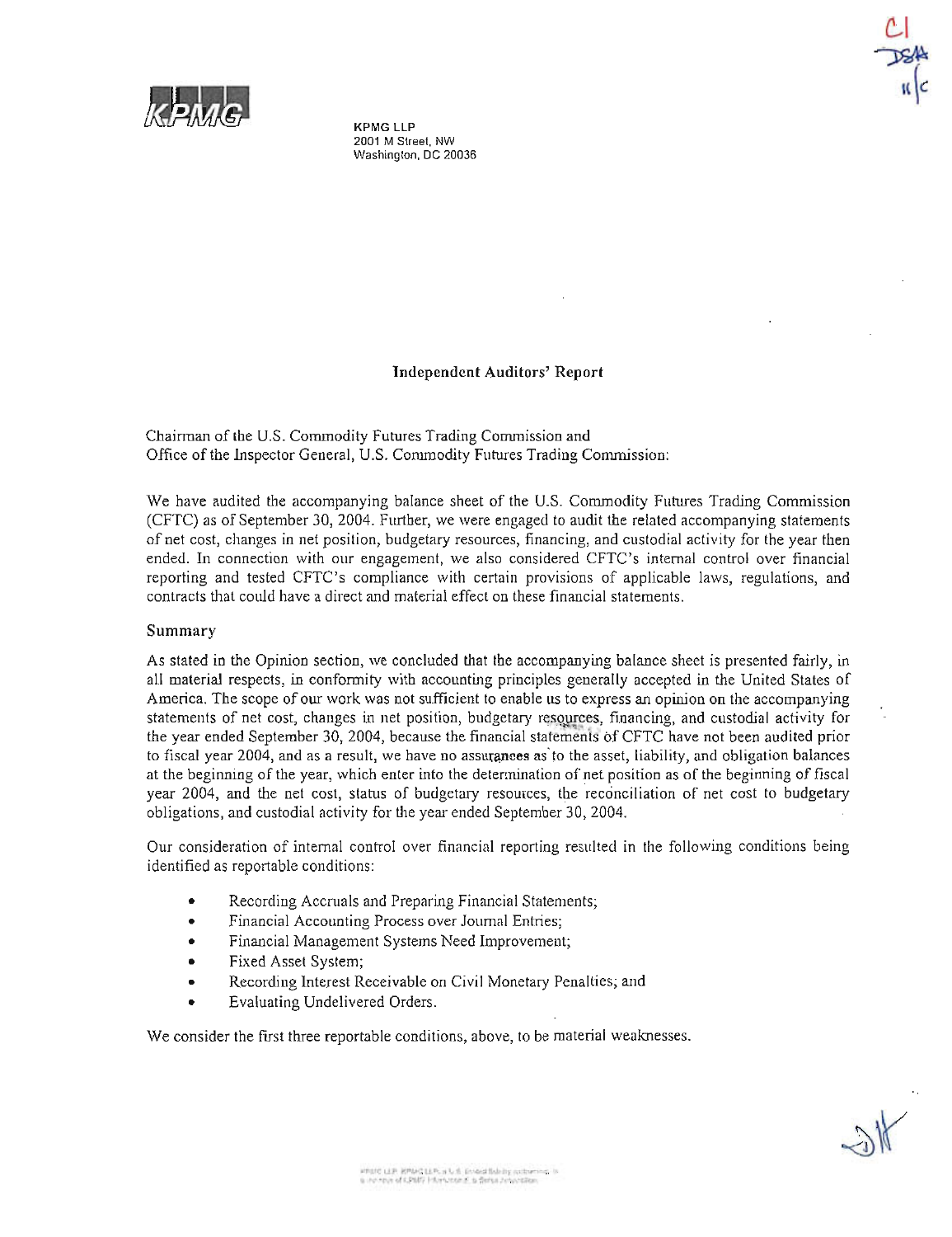

KPMG LLP **2001 M Street. NW Washington, DC 20036**

# Independent Auditors' Report

Chainnan of the U.S. Commodity Futures Trading Commission and Office of the Inspector General, U.S. Commodity Futures Trading Commission:

We have audited the accompanying balance sheet of the U.S. Commodity Futures Trading Commission (CFTC) as of September 30, 2004. Further, we were engaged to audit the related accompanying statements of net cost, changes in net position, budgetary resources, financing, and custodial activity for the year then ended. In connection with our engagement, we also considered CFTC's internal control over financial reporting and tested CFTC's compliance with certain provisions of applicable laws, regulations, and contracts that could have a direct and material effect on these financial statements.

# **Summary**

As stated in the Opinion section, we concluded that the accompanying balance sheet is presented fairly, in all material respects, in conformity with accounting principles generally accepted in the United States of America. The scope of our work was not sufficient to enable us to express an opinion on the accompanying **statements of net cost, changes in net position, budgetary resources, financing, and custodial activity for** the year ended September 30, 2004, because the financial statements of CFTC have not been audited prior to fiscal year 2004, and as a result, we have no assurances as to the asset, liability, and obligation balances at the beginning of the year, which enter into the determination of net position as of the beginning of fiscal year 2004, and the net cost, status of budgetary resources, the reconciliation of net cost to budgetary obligations, and custodial activity for the year ended September 30, 2004.

Our consideration of internal control over financial reporting resulted in the following conditions being **identified as reportable conditions:**

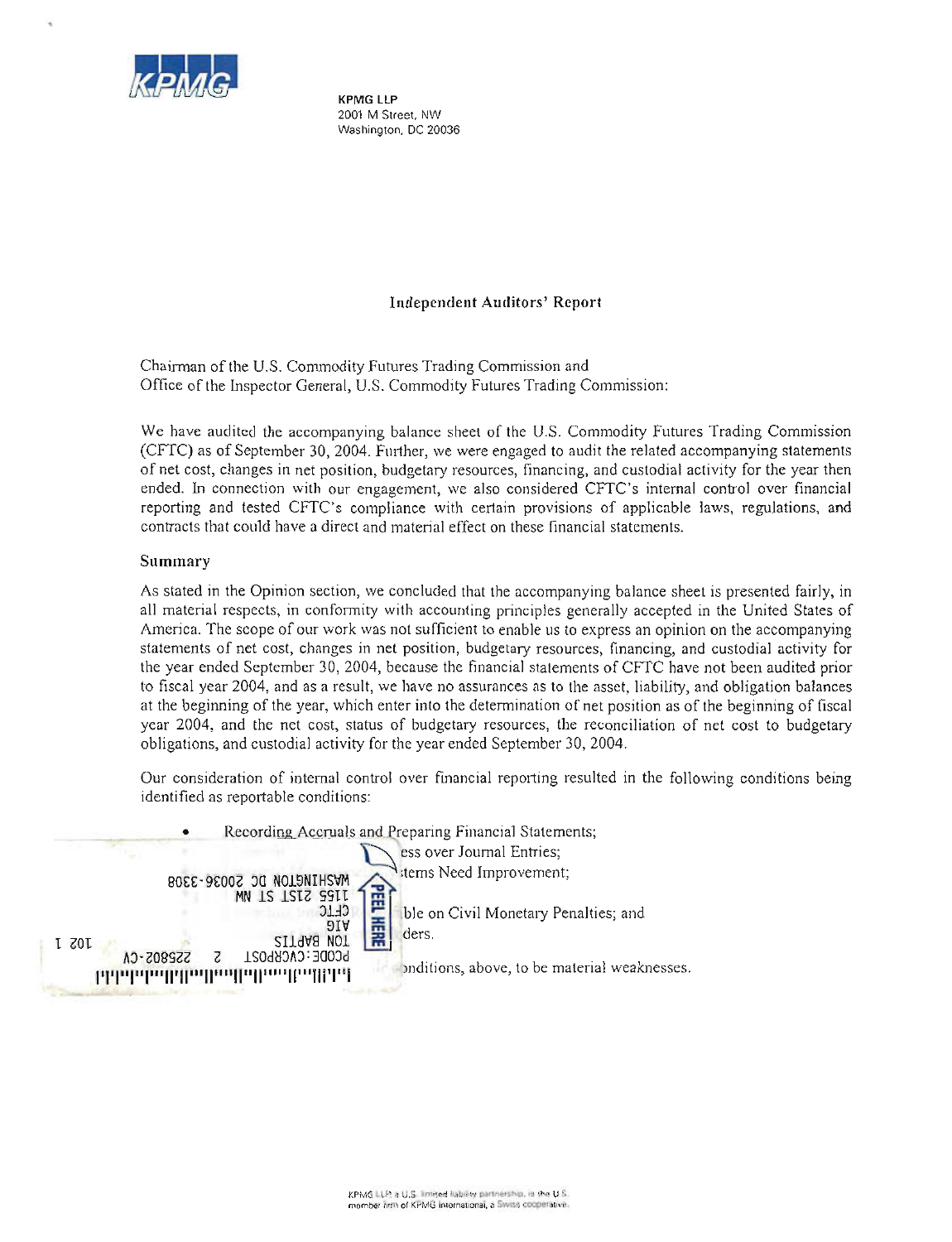

The results of our tests of compliance with certain provisions of laws, regulations, and contracts disclosed the following instances of noncompliance or other matters that are required to be reported under the *Government Auditing Standards,* issued by the Comptroller General of the United States, and Office of Management and Budget (OMB) Bulletin No. 01-02, *Audit Requirements for Federal Financial Statements:*

- *Federal Information Security Management Act;*
- *• Debt Collection Improvement Act of*1996; and
- *• Federal Financial Management Improvement Act of1996.*

The following sections discuss our opinion on CFfC's balance sheet, the reasons why we are unable to express an opinion on the other financial statements, our consideration of CFfC's internal control over financial reporting, our tests ofCFfC's compliance with certain provisions of applicable laws, regulations, and contracts, and management's and our responsibilities.

### Opinion on the Balance Sheet

We have audited the accompanying balance sheet of the U.S. Commodity Futures Trading Commission as of September 30, 2004. Further, we were engaged to audit the related accompanying statements ofnet cost, changes in net position, budgetary resources, financing, and custodial activity for the year then ended.

The financial statements of CFTC have not been audited prior to fiscal year 2004. Therefore, we have no assurances as to the asset, liability, and obligation balances at the beginning of the year, which enter into the determination of net position as of the beginning of fiscal year 2004, and the net cost, the status of budgetary resources, the reconciliation of net cost to budgetary obligations, and custodial activity for the year ended September 30, 2004.

In our opinion, the accompanying balance sheet presents fairly, in all material respects, the financial position of CFTC as of September 30, 2004, in conformity with accounting principles generally accepted in the United States of America. Because of the matter discussed in the second paragraph of this section, the scope of our work was not sufficient to enable us to express an opinion on the accompanying statements of net cost, changes in net position, budgetary resources, financing, and custodial activity for the year ended September 30, 2004.

The information in the Management's Discussion and Analysis section is not a required part of the financial statements but is supplementary information required by accounting principles generally accepted in the United States of America, or by OMB Bulletin No. 01-09, *Form and Content of Agency Financial Statements.* We have applied certain limited procedures, which consisted principally of inquiries of management regarding the methods of measurement and presentation of this information. However, we did not audit this information and, accordingly, we express no opinion on it.

Our audit was conducted for the purpose of forming an opinion on the balance sheet. The Performance Section is an integral part ofCFfC's *Fiscal Year 2004 Performance and Accountability Report.* However, this information is not a required part of the financial statements and is presented for purposes of additional analysis. The information in the Performance Section has not been subjected to the same auditing procedures and, accordingly, we express no opinion on it.

### Internal Control over Financial Reporting

Our consideration of internal control over financial reporting would not necessarily disclose all matters in the internal control over financial reporting that might be reportable conditions. Under standards issued by the American Institute of Certified Public Accountants, reportable conditions are matters coming to our attention relating to significant deficiencies in the design or operation of the internal control over financial reporting that, in our judgment, could adversely affect CFTC's ability to record, process, summarize, and report financial data consistent with the assertions by management in the financial statements.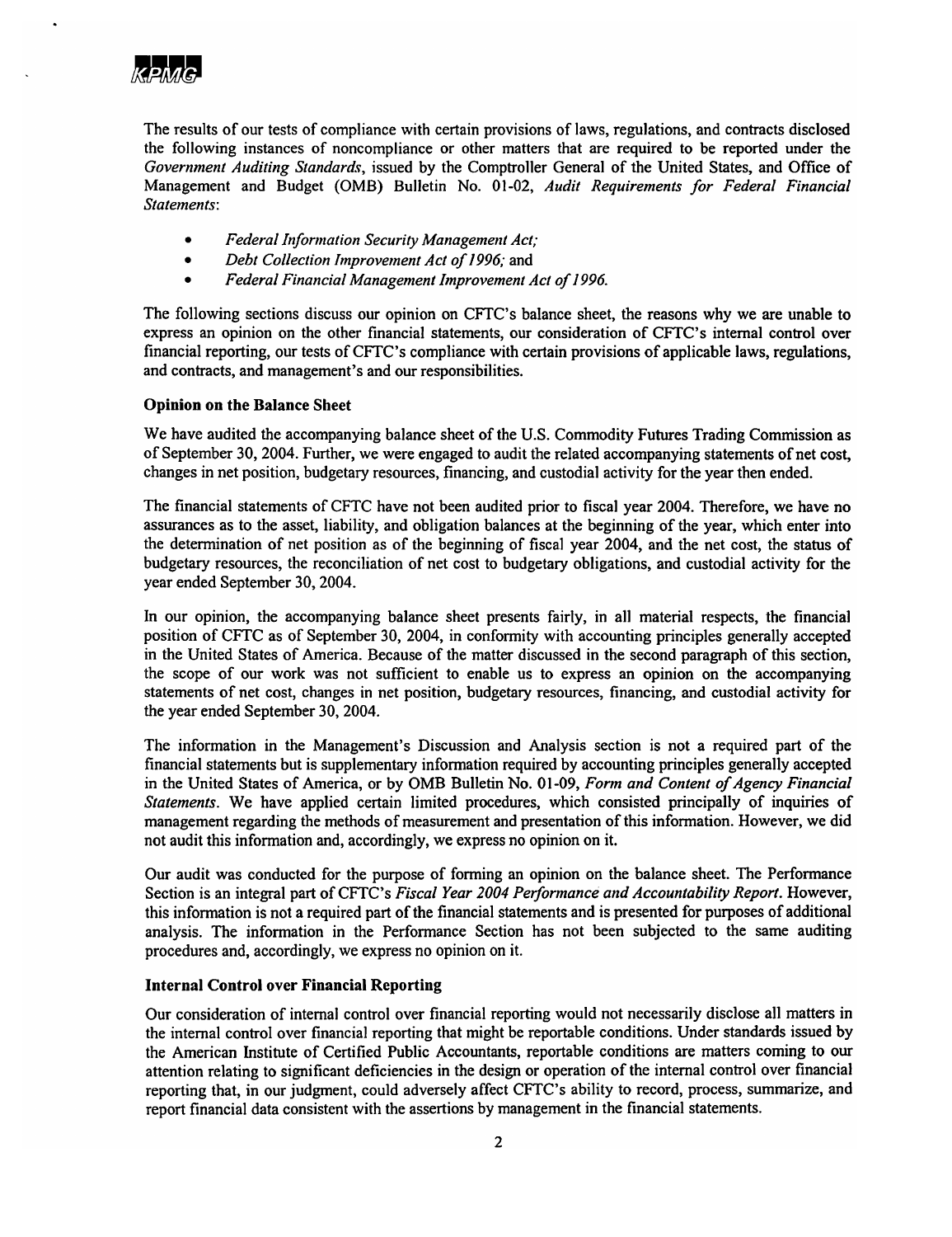

**Material weaknesses arc reportable conditions in which the design or operation of one or more of the internal control components does not reduce to a relatively low level the risk that misstatements, in** amounts that would be material in relation to the financial statements being audited, may occur and not be detected within a timely period by employees in the normal course of performing their assigned functions.

In our fiscal year 2004 audit of CFTC's balance sheet, we noted certain matters, described in Exhibits I and **II, involving internal control over financial reporting and its operation that we consider to be reportable conditions. We believe that the reportable conditions presented in Exhibit I arc material weaknesses.** Exhibit II presents the other reportable conditions.

\* \* \* \*

**We also noted other matters involving internal control over financial reporting and its operation that we** have reported to the management of CFTC in a two separate letters, addressing information technology and other matters, dated May 26 and November 16,2004, respectively.

#### Compliance and Other Matters

The results of our tests of compliance with certain provisions of laws, regulations, and contracts, as described in the Responsibilities section of this report, exclusive of those referred to in the *Federal Financial Management Improvement Act* (FFMIA), disclosed two instances of noncompliance or other matters that are required to be reported under *Government Auditing Standards* and OMB Bulletin No. 01-02, and are described below.

• Federal Information Security Management Act (FISMA). FISMA, passed as part of the *E-Government Act of 2002*, requires that Federal agencies: (1) provide a comprehensive **framework for ensuring the effectiveness of information security controls over information** resources that support Federal operations and assets; (2) provide effective government-wide management and oversight of the related information security risks; (3) provide for development and maintenance of minimum controls required to protect Federal information and information systems; (4) provide a mechanism for improved oversight of Federal agency information security programs; (5) ackrowledge that commercially developed information **security products offer advanced, dynamic, robust, and effective information security solutions, renecting market solutions for the protection of critical information infrastructures** important to the national defense and economic security of the nation that arc designed, built, and operated by the private sector; and (6) recognize that the selection of specific technical hardware and software information security solutions should be left to individual agencies from among commercially developed products. OMB Circular A-130, *Management of Federal Information Resources,* provides further information security guidance. We noted that CFTC needs continued improvement with its entity-wide security and contingency planning programs, access controls, segregation of duties, and service continuity to fully meet these guidelines.

These malters arc described in our separate IT report dated May 26, 2004, and we recommend that CFTC implement the recommendations presented in that report.

• Debt Collection Improvement Act **of** 1996 (DCtA). The DCIA is intended to significantly enhance the Federal Government's ability to service and collect debts. Under the DClA, **Treasury assumes a significant role for improving govemment-wide receivables management.** The DClA requires Federal agencies to refer eligible delinquent non-lax debts over l80 days to Treasury for the purpose of collection by cross-servicing or the offset program. OMB Circular A-129, *Policies Jor Federal Credit Programs Gild NOli-Tax Receivables,* provides **further guidance on managing Federal receivables. Federal receivables, whether from credit programs or other non-tax sources, must be serviced and collected in an efficient and effective**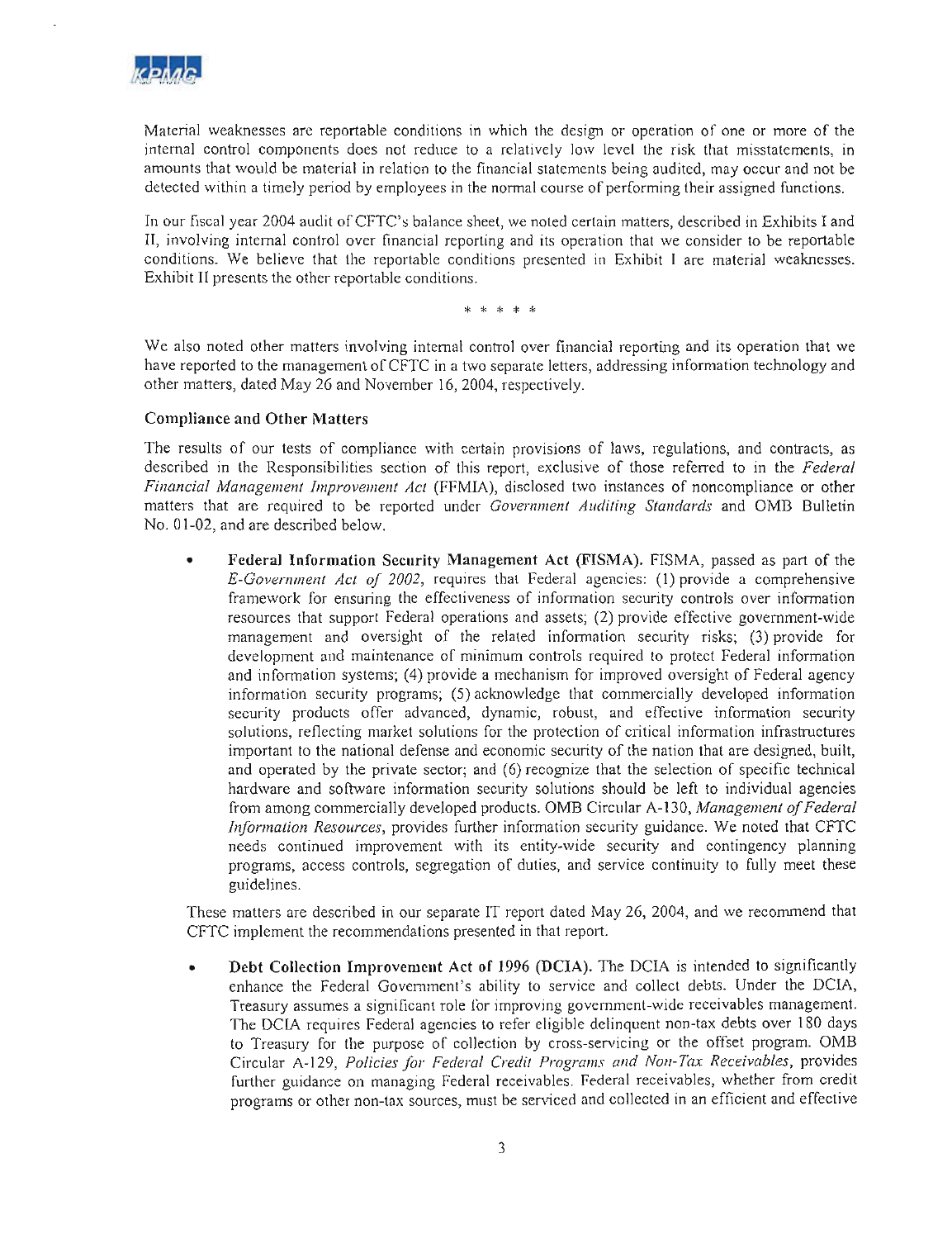

manner to protect the value of the Federal Government's assets. Interest, penalties and administrative costs should be added to all debts unless a specific statute, regulation, loan agreement, contract, or court order prohibits such charges or sets criteria for their assessment. Agencies shall assess late payment interest on delinquent debts. Agencies must adjust the interest rate on delinquent debt to conform to the rate established by a U.S. Court when a judgment has been obtained. Our tests of compliance disclosed instances where CFTC was not in compliance with certain provisions of OMB Circular A-129. Specifically, we noted that interest receivable calculations were not accurately and systematically calculated on civil monetary penalties, which CFTC collects on behalf of the Treasury.

We recommend that CFTC take corrective action to calculate interest receivable in fiscal year 2005, using the provisions ofOMB Circular A-129, as further described in Exhibit II.

The results of our test of compliance with certain provisions of other laws and regulations, exclusive of those referred to in FFMIA, disclosed no instances of noncompliance or other matters that are required to be reported under *Government Auditing Standards* or OMB Bulletin No. 01-02.

FFMIA. The results of our tests of FFMIA disclosed instances, described below and in Exhibit I, where CFTC's financial management systems did not substantially comply with Federal financial management systems requirements or Federal accounting standards.

- FFMIA mandates that Federal financial management be advanced by ensuring that Federal financial management systems can and do provide reliable, consistent disclosure of financial data, and that they do so on a basis that is uniform across the Federal government from year to year consistently, using accounting principles generally accepted in the United States of America. Federal agencies need to comply with FFMIA by adhering to policies established by OMB, such as OMB Circular A-127, *Financial Management Systems,* and OMB Circular A-130. A summary of the instances of FFMIA non-compliance detailed in our separate IT report, dated May 26, 2004, follows:
	- FFMIA requires that Federal agencies implement information security controls and contingency planning capabilities in accordance with OMB Circular A-130. CFTC needs to improve in these areas to be in compliance with Circular A-130.
	- FFMIA requires that Federal agencies implement financial systems controls in accordance with OMB Circular A-127. We noted areas where CFTC can improve the controls and processes over financial systems to better comply with Circular A-127. For example, CFfC needs to improve its funds control and financial reporting processes to fully comply with FFMIA.
- CFTC is required to prepare its financial statements in accordance with Federal accounting standards. As discussed in Exhibit I, we identified weaknesses that affected CFTC's ability to prepare its financial statements in accordance with those standards.

We recommend that CFTC implement corrective actions in fiscal year 2005 to address the recommendations in our separate IT report, dated May 26, 2004, and the recommendations in Exhibit I to this report.

The results of our tests of FFMIA disclosed no instances in which CFTC's financial management systems did not substantially comply with the United States Government Standard General Ledger at the transaction level.

### Agency Response:

The CFfC concurs and will continue its efforts to strengthen and improve its controls as recommended in this audit report.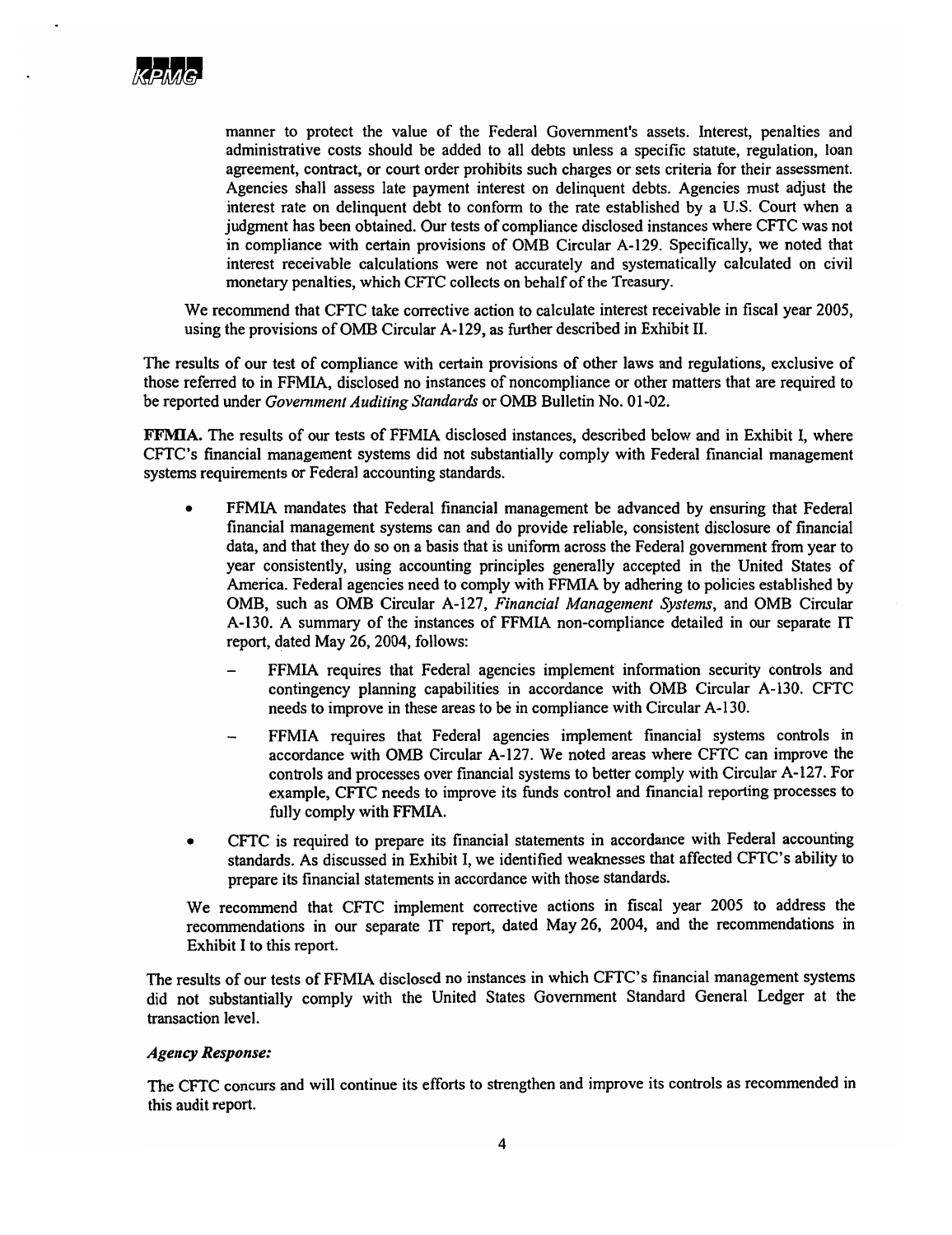

# **Responsibilities**

Management's Responsibilities. The *Accountability ofTax Dollars Act of2002* requires CFfC to prepare and submit to the Congress and OMB audited financial statements. To meet this requirement, CFfC prepares annual financial statements.

Management is responsible for the financial statements, including:

- Preparing the financial statements in conformity with accounting principles generally accepted in the United States of America;
- Establishing and maintaining internal controls over financial reporting, and preparing the Management's Discussion and Analysis (including the performance measures); and
- Complying with laws, regulations, and contracts, including FFMIA.

In fulfilling this responsibility, estimates and judgments by management are required to assess the expected benefits and related costs of internal control policies. Because of inherent limitations in internal control, misstatements, due to error or fraud may nevertheless occur and not be detected.

Auditors' Responsibilities. As discussed in the Opinion section of this report, the scope of our work was not sufficient to enable us to express an opinion on the accompanying statements of net cost, changes in net position, budgetary resources, financing, and custodial activity, for the year ended September 30, 2004. Our responsibility is to express an opinion on CFTC's balance sheet as of September 30, 2004 based on our audit. We conducted our audit of the balance sheet in accordance with auditing standards generally accepted in the United States of America, the standards applicable to financial audits contained in *Government Auditing Standards,* and OMB Bulletin No. 01-02. Those standards and OMB Bulletin No. 01-02 require that we plan and perform the audit to obtain reasonable assurance about whether the balance sheet is free of material misstatement.

An audit includes:

- Examining, on a test basis, evidence supporting the amounts and disclosures in the financial statements;
- Assessing the accounting principles used and significant estimates made by management; and
- Evaluating the overall financial statement presentation.

We believe that our audit provides a reasonable basis for our opinion on CFfC's balance sheet as of September 30, 2004.

In planning and performing our audit of CFfC's balance sheet as of September 30, 2004, we considered CFfC's internal control over financial reporting by obtaining an understanding ofCFTC's internal control, determining whether internal controls had been placed in operation, assessing control risk, and performing tests of controls in order to determine our auditing procedures for the purpose of expressing our opinion on the balance sheet. We limited our internal control testing to those controls necessary to achieve the objectives described in *Government Auditing Standards* and OMB Bulletin No. 01-02. We did not test all internal controls relevant to operating objectives as broadly defined by the *Federal Managers' Financial Integrity Act of* 1982. The objective of our audit was not to provide assurance on internal control over financial reporting. Consequently, we do not provide an opinion thereon.

As further required by OMB Bulletin No. 01-02, with respect to internal control related to performance measures determined by management to be key and reported in the Management's Discussion and Analysis section, we obtained an understanding of the design of significant internal controls relating to the existence and completeness assertions. Our procedures were not designed to provide assurance on internal control over performance measures and, accordingly, we do not provide an opinion thereon.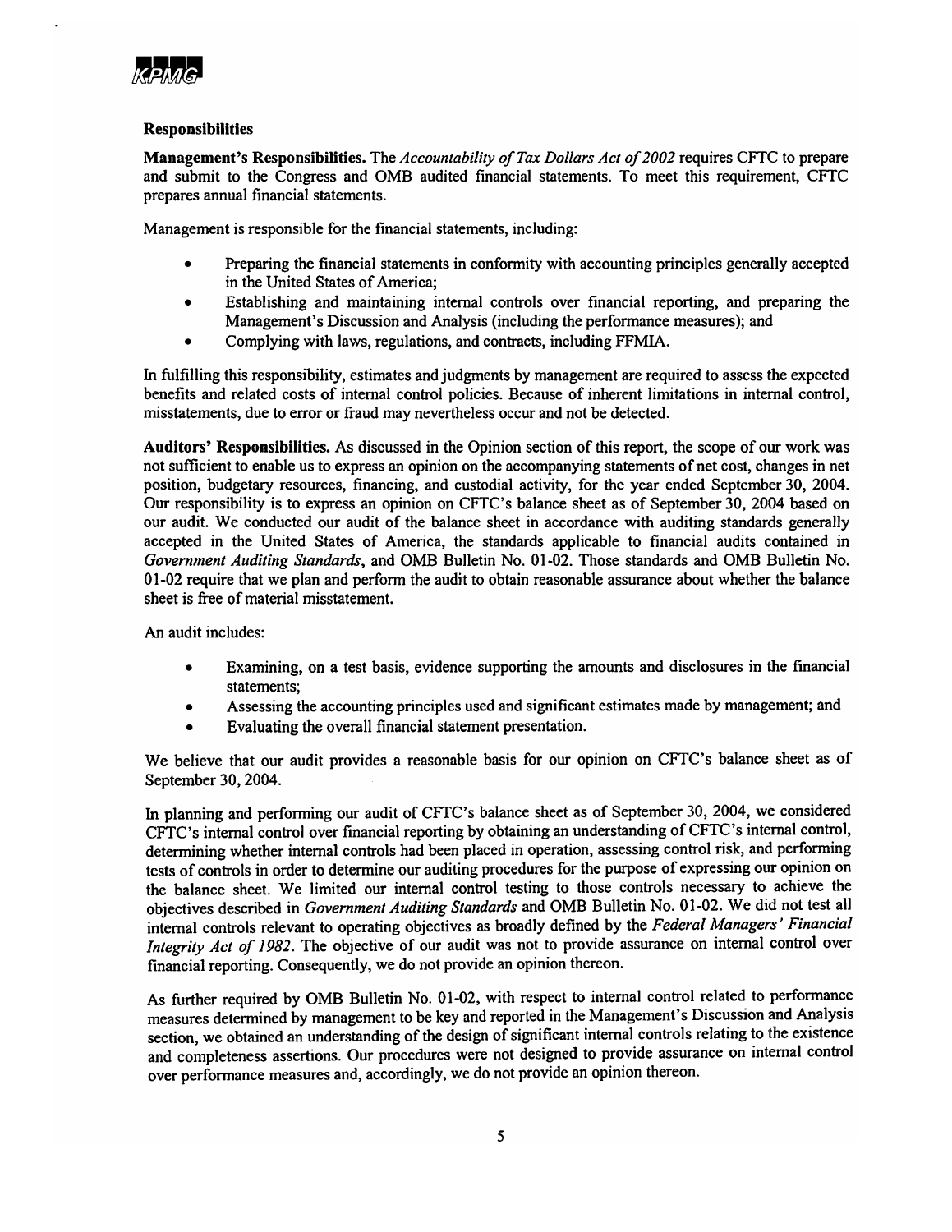

As part of obtaining reasonable assurance about whether CFTC's balance sheet as of September 30, 2004 is free of material misstatement, we performed tests of CFTC's compliance with certain provisions of laws, regulations, and contracts, noncompliance with which could have a direct and material effect on the determination of financial statement amounts, and certain provisions of other laws and regulations specified in OMB Bulletin No. 01-02, including certain provisions referred to in FFMIA. We limited our tests of compliance to the provisions described in the preceding sentence, and we did not test compliance with all laws, regulations, and contracts applicable to CFTC. Providing an opinion on compliance with laws, regulations, and contracts was not an objective of our audit and, accordingly, we do not express such an opinion.

Under OMB Bulletin No. 01-02 and FFMIA, we are required to report whether CFTC's financial management systems substantially comply with (I) Federal financial management systems requirements, (2) applicable Federal accounting standards, and (3) the United States Government Standard General Ledger at the transaction level. To meet this requirement, we performed tests of compliance with FFMIA Section 803(a) requirements.

# **Distribution**

This report is intended for the information and use of CFfC's management, CFTC's Office of the Inspector General, OMB, the Government Accountability Office, and the U.S. Congress, and is not intended to be and should not be used by anyone other than these specified parties.



November 16, 2004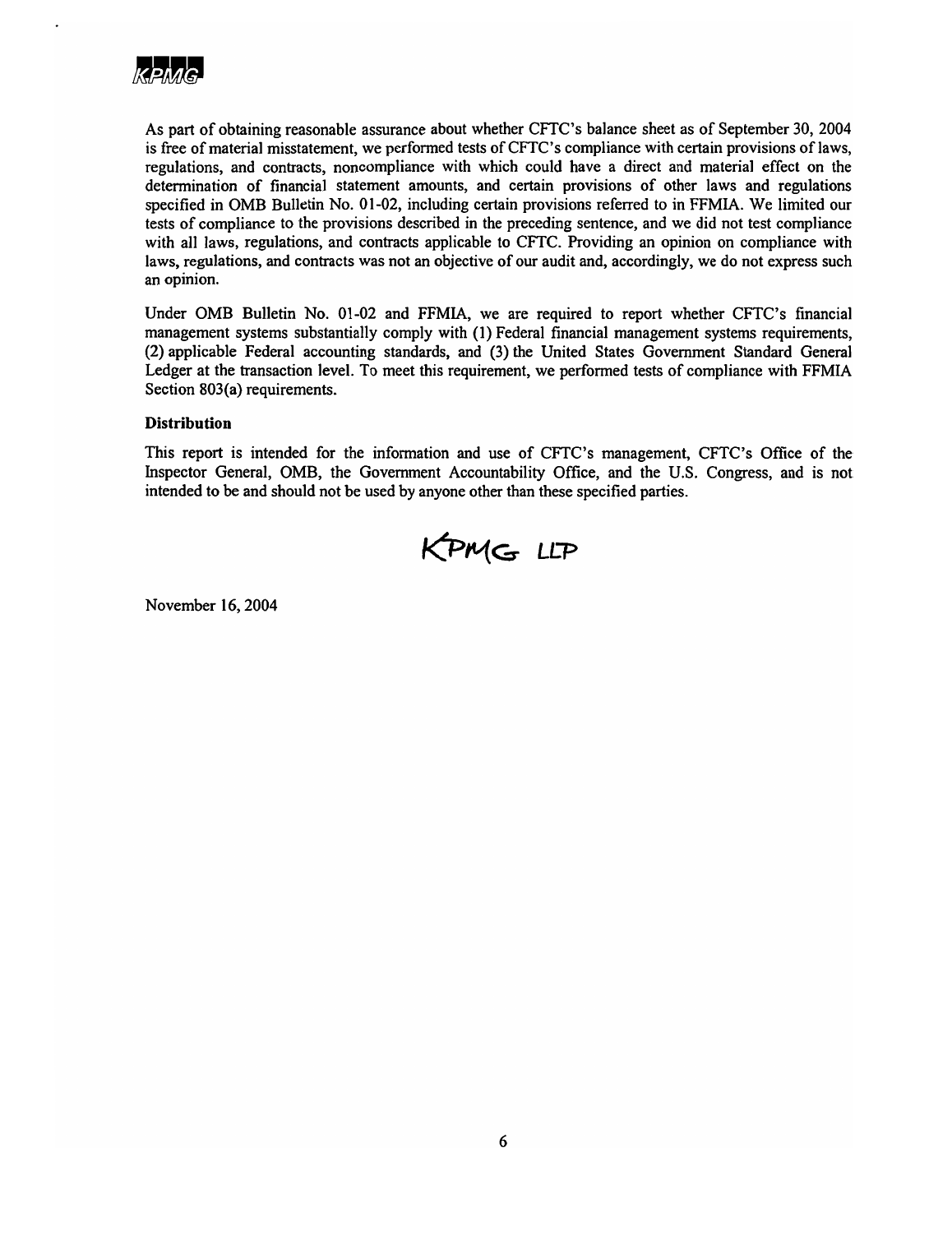### Material Weaknesses

Exhibit I describes the reportable conditions that are considered to be material weaknesses, and our recommendations. These matters were not identified in CFTC's FMFIA assessment. CFTC management's response is presented with each item.

### 1. Improvement Needed in Recording Accruals and Preparing Financial Statements

CFfC does not have an adequate process in place to properly estimate or record accrued liabilities during the year-end financial reporting process. At September 30, 2004, CFTC performed cut-off procedures over accounts payable in an effort to estimate the balance. During our testwork, we noted unrecorded liabilities related to fiscal year 2004 expenses for goods and services. We recommended and CFTC recorded audit adjustments for accounts payable of approximately \$855,000; operating lease liabilities of approximately \$170,000; and unfunded liabilities related to the *Federal Employees Compensation Act* (FECA) of approximately \$194,000. In addition, CFTC did not record an actuarial-related FECA accrual for future amounts due on claims incurred prior to September 30, 2004. As a result of our audit, CFTC recorded an adjustment of approximately \$514,000 for the actuarial-related FECA liability.

The need for these and other adjustments in financial statement presentation delayed CITC in preparing its financial statements timely, and caused the agency to miss the originally established November 15, 2004 due date for submission of its *FY 2004 Performance Accountability Report* (PAR) to the Office of Management and Budget. We acknowledge that CFTC received an extension via email on November 16 to submit its PAR on November 18, 2004.

*Statements ofFederal Financial Accounting Standards (SFFAS) No.5, paragraph* 19, states that a liability for federal accounting purposes is a probable future outflow or other sacrifice of resources arising from (1) past exchange transactions; (2) government-related events; (3) governmentacknowledged events; or (4) nonexchange transactions that, according to current law and applicable policy, are unpaid amounts due as of the reporting date.

SFFAS No.1, *Accounting for Selected Assets and Liabilities,* paragraph 74, states that when an entity accepts title to goods, whether goods are received or in transit, the entity should recognize a liability for the unpaid amount of the goods. If invoices for those goods are not available when financial statements are prepared, the amounts should be estimated.

### *Recommendation:*

We recommend that CFTC develop and implement procedures to identify and record accrued liabilities at year-end on a timely basis. When actual invoices have not been received, a reasonable estimate should be used. Supporting documentation should be maintained to support all estimates. CFTC also needs to develop a process to ensure that all financial reporting deadlines are met in the future.

### $A$ gency Response:

Management concurs with this finding and completed the adjustments to the financial statements to reflect estimated accounts payable and FECA liabilities for September 30, 2004.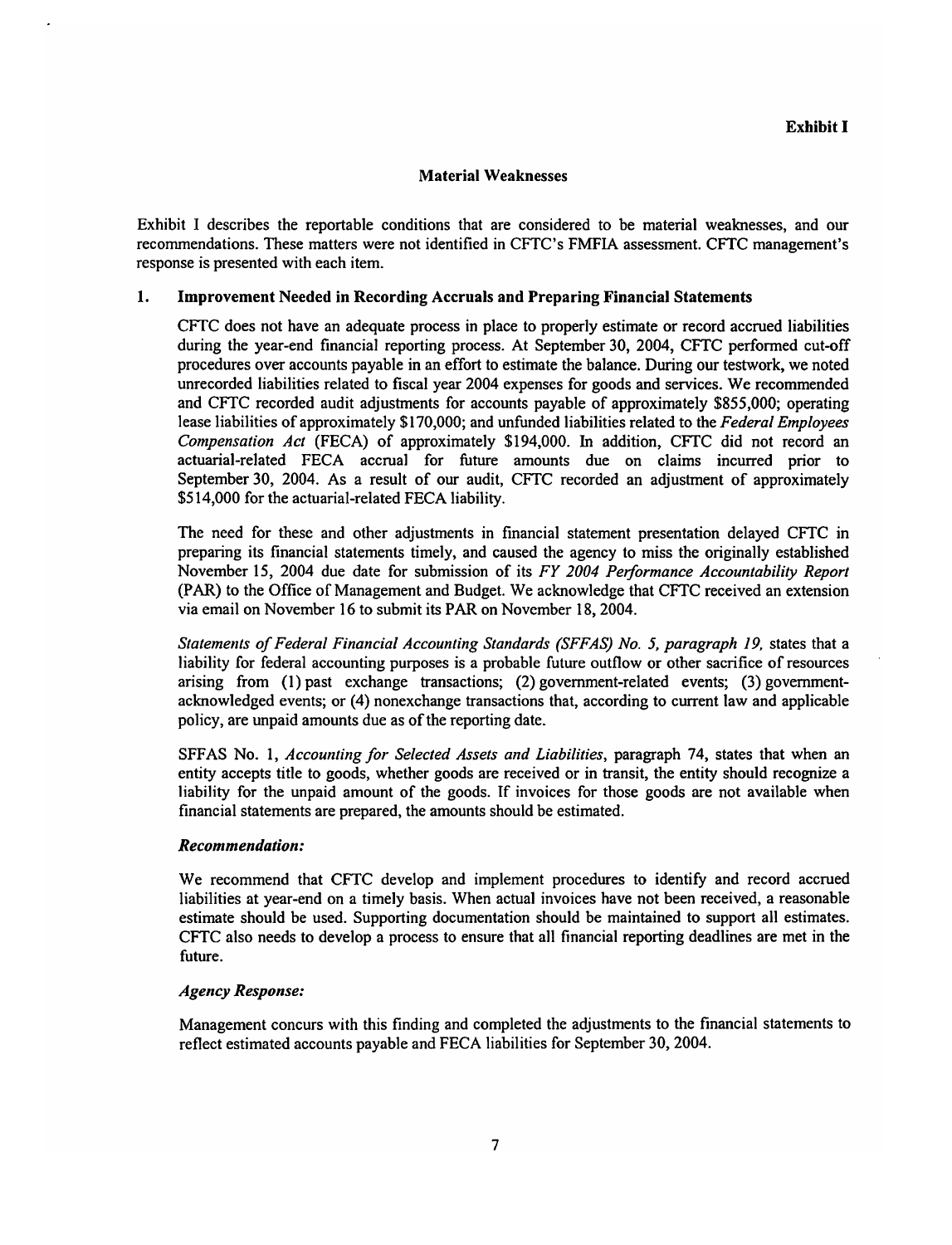# Material Weaknesses

#### 2. Improvement Needed in Financial Accounting Process over Journal Vouchers

CFTC's process for recording journal entries requires improvement. The process that the Office of Financial Management (OFM) uses for making entries, during the year and at year-end, does not include sufficient documentation of internal controls such as segregation of duties and supervisory review and approval of journal vouchers. We noted that the journal voucher to record the Allowance for Losses for Custodial Fines and Interest Receivable was improperly recorded, resulting in an understatement of the Allowance account and an overstatement of Custodial Fines and Interest Receivable by \$9.9 million. This item was prepared and entered into the financial system by the same lead accountant, without evidence of supervisory review.

The *Federal Managers' Financial Integrity Act of*1982 (FMFIA) requires "internal accounting and administrative controls of each executive agency shall be established in accordance with standards prescribed by the Comptroller General." The U.S. Government Accountability Office's (GAO) *Standards for Internal Control in the Federal Government* defines internal control as "an integral component of an organization's management that provides reasonable assurance that the following objectives are being achieved: effectiveness and efficiency of operations, reliability of financial reporting, and compliance with applicable laws and regulations." *Standards for Internal Control in the Federal Government* lists examples of control activities that include (1) top-level reviews of actual performance; (2) reviews by management at the functional or activity level; (3) physical control over vulnerable assets; (4) segregation of duties; (5) proper execution of transactions and events; (6) accurate and timely recording of transactions and events; (7) access restrictions to and accountability for resources and records; and (8) appropriate documentation of transactions and internal control.

#### Recommendation:

We recommend that CFTC develop and implement internal controls related to reviewing and approving journal entries. Controls should include documented authorization of all journal entries recorded prior to entering in Federal Financial Systems (FFS) and management review of journal entries subsequent to posting in FFS. In addition, documentation should be maintained to support the rationale for posting the journal voucher.

#### Agency Response:

Management concurs with this finding. The improper recording was corrected by the Lead Accountant and reviewed and approved by the Accounting Officer. All journal vouchers generated as a result of KPMG's audit were appropriately documented by the Lead Accountant and supported, reviewed and approved by the Accounting Officer.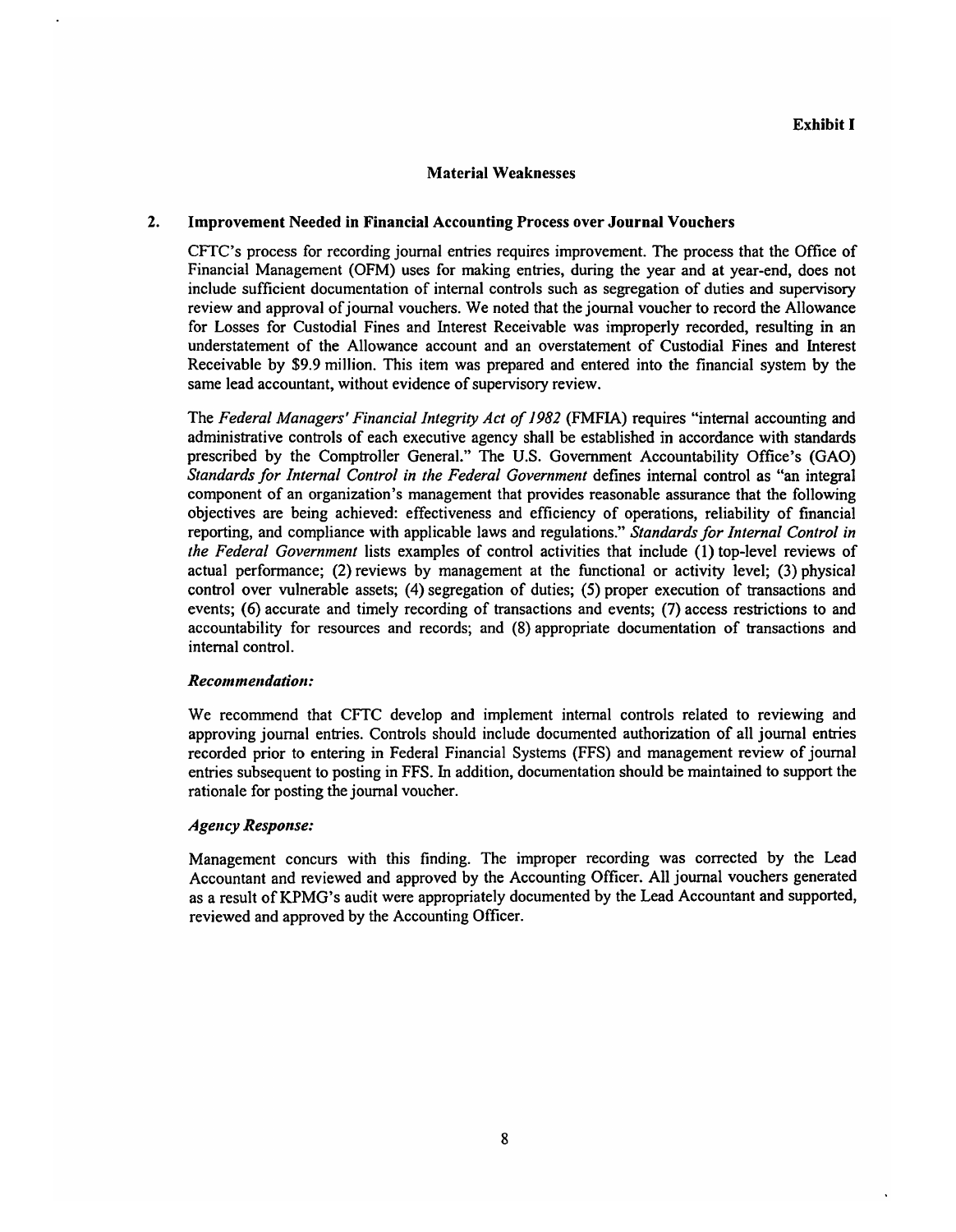### Material Weaknesses

### 3. Financial Management Systems Need Improvement

Effective general Information Technology (IT) controls add assurance that data used to prepare and report financial information and statements is complete, reliable, and has integrity. Our fiscal year 2004 IT assessment was focused on general IT controls over the CFTC's management systems and supporting network infrastructure, using GAO's *Federal Information System Controls Audit Manual* (FISCAM) as a guide. The six FISCAM general IT control review elements, are as follows:

- Entity-wide security program;
- Secure access controls;
- Application software development and change control;
- System software:
- Segregation of duties; and
- Service continuity.

A summary of our findings follows:

CFTC management has not finalized their risk determination for the General Support System (GSS) risk assessment. A number of policies and procedures have been prepared in draft but have not been formally approved or implemented related to: the Computer Incident Response Team, segregation of duties, the Commission-Wide Continuity of Operations Plan, and the Disaster Recovery Plan. Additionally, controls in the following areas need to be strengthened: granting system access to users; access to sensitive areas of the building; sanitizing equipment prior to disposal or reuse; and monitoring network audit logs to determine whether changes have been made within the systems; and information security testing. Environmental controls in the data center also should be improved to prevent damage to the computer equipment.

These weaknesses led to our determination that CFTC was not in compliance with the *Federal Information Security Management Act* and the *Federal Financial Management Improvement Act of* 1996, as discussed in the Compliance and Other Matters section of our auditors' report.

### *Recommendations:*

Specific recommendations are included in a separate limited distribution IT general controls report dated May 26,2004, issued as part of the fiscal year 2004 financial statement audit. We recommend that CFTC take steps to ensure effective implementation of our recommendations.

### *Agency Response:*

The CFTC concurs and will continue its current efforts to strengthen and improve IT security controls.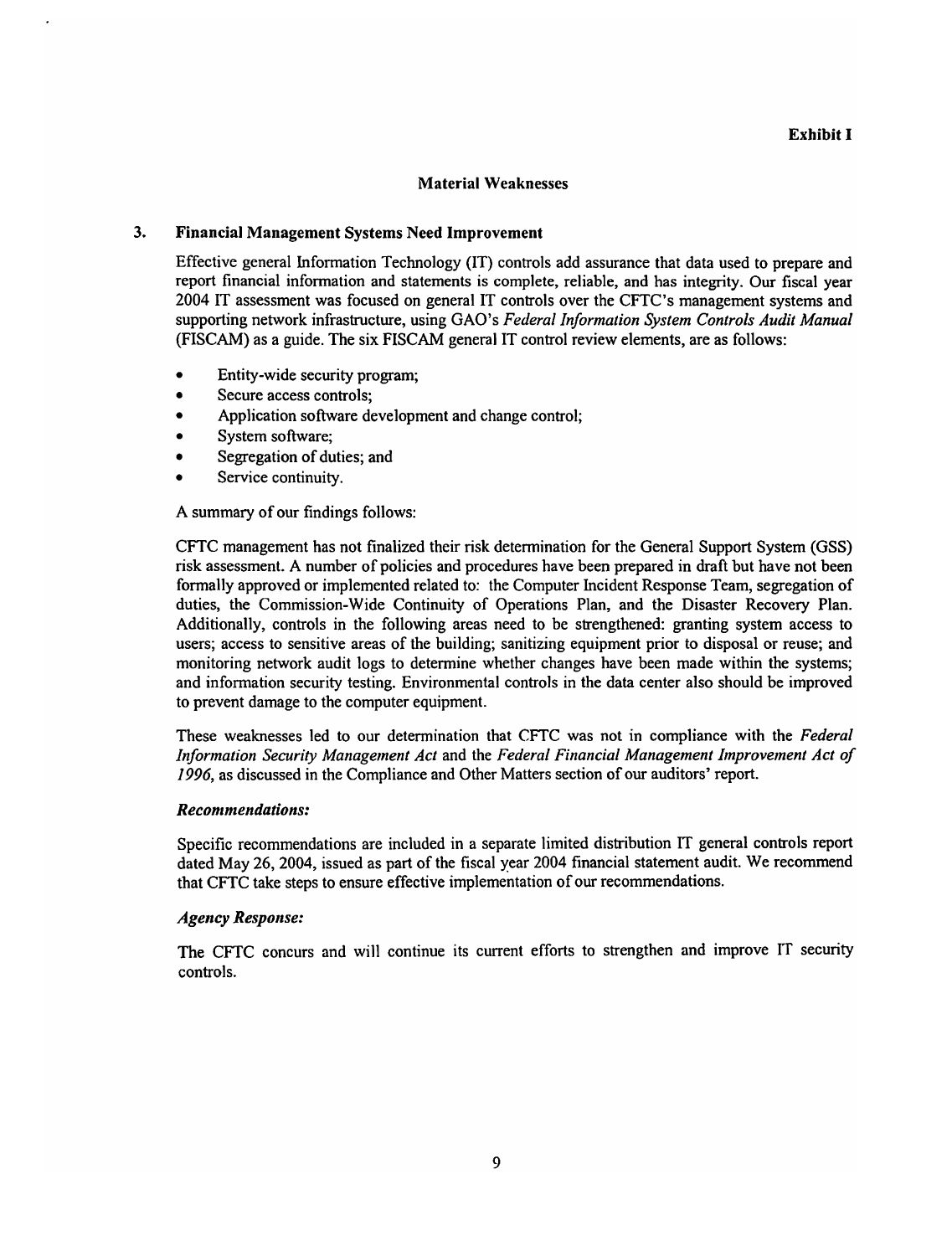Exhibit II describes other reportable conditions and our recommendations. CFTC management's response is presented with each item.

# 4. Improvement Needed in Fixed Asset System

CFfC does not have adequate internal controls to account for, record, track, or monitor its Property, Plant, and Equipment (PP&E).

Based on discussions with OFM, and review of CFfC's fixed asset policy and records, CFTC's assets are composed of furniture, equipment, computer hardware and software, copiers, and faxes. CFTC has designated several individuals to track its fixed assets; however, the information maintained by these individuals is not complete or precise as required by Federal Accounting Standards Advisory Board (FASAB) and Joint Financial Management Improvement Program (JFMIP) standards.

In addition, CFTC has not conducted a detailed physical inventory of all property, plant, and equipment within the last three years. Partial inventories performed during the last three years by different CFTC groups have not been uniform or consistent with an established set of physical inventory policies and procedures. For example, the CFTC's Office of Information Management may perform a physical inventory using one set of guidelines and the CFTC's Office of Management Operations may use entirely different guidelines.

We used a substantive approach in auditing the balance of CFTC's PP&E and the related accumulated depreciation as of September 30, 2004. OFM manually compiled all obligations, purchase orders, and contracts related to fixed asset purchases that were recorded in FFS from 1999 through 2004, to determine total PP&E capitalizable assets. An accumulated depreciation and write-off schedule was also prepared. We determined that adjusted PP&E balances as of September 30, 2004 were fairly stated.

SFFAS No.6, *Accounting for Plant, Property, and Equipment,* paragraph 26 states that all general PP&E shall be recorded at cost. Cost shall include all costs incurred to bring the PP&E to a form and location suitable for its intended use.

The *Federal Managers' Financial Integrity Act of* 1982 requires "internal accounting and administrative controls of each executive agency shall be established in accordance with standards prescribed by the Comptroller General." GAO's *Standards for Internal Control in the Federal Government* defines internal control as "an integral component of an organization's management that provides reasonable assurance that the following objectives are being achieved: effectiveness and efficiency of operations, reliability of financial reporting, and compliance with applicable laws and regulations." *Standards for Internal Control in the Federal Government* lists "Five Standards for Internal Control," to include monitoring. The standards further state "internal control should generally be designed to assure that ongoing monitoring occurs in the course of normal operations. It is performed continually and is ingrained in the agency's operations. It includes regular management and supervisory activities, comparisons, reconciliations, and other actions people take in performing their duties."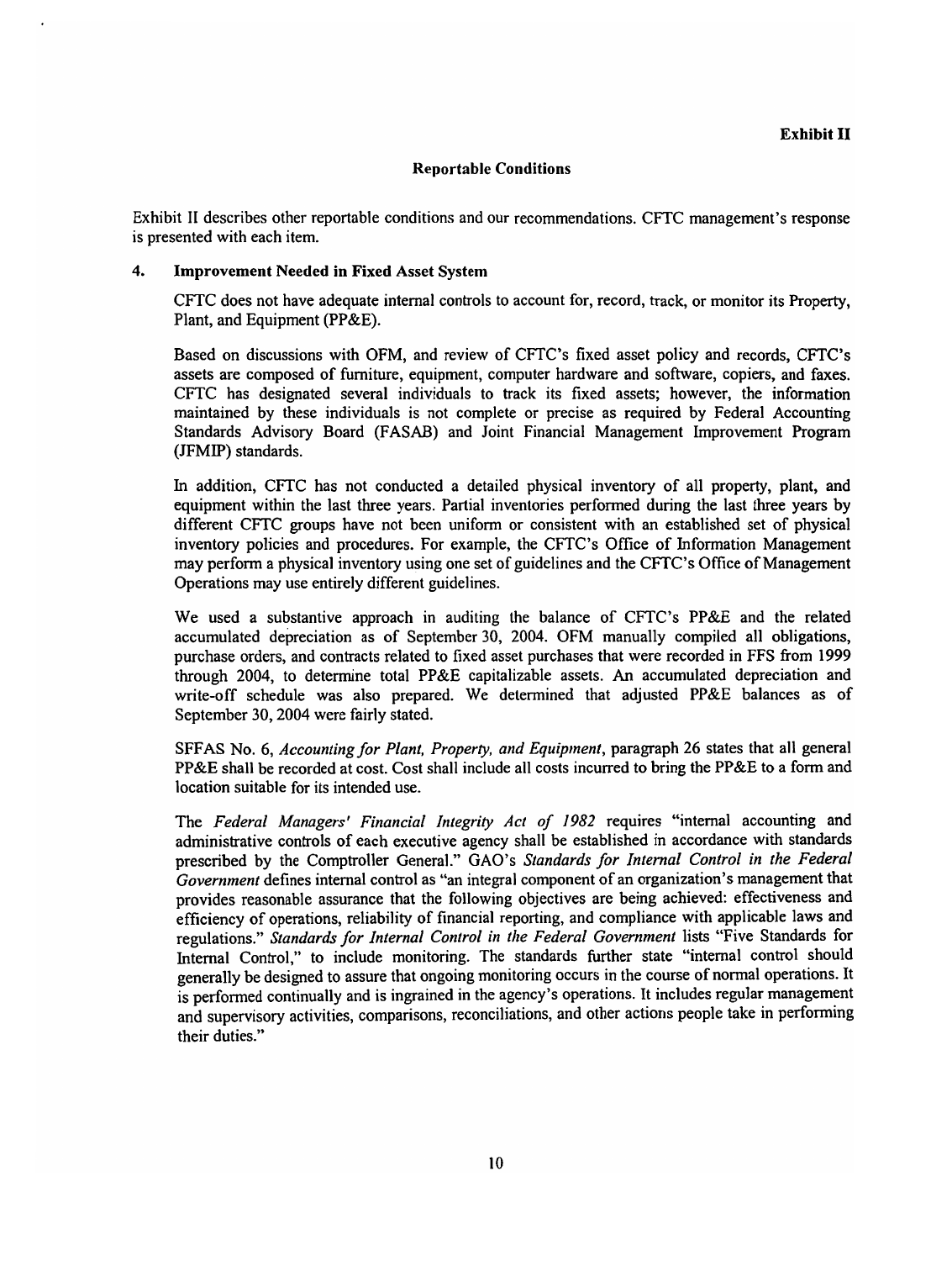#### $Recommendations:$

We recommend that CFTC:

- Develop a Property Management System that will do the following: (1) classify PP&E by assets or classes described in SFFAS 6; (2) allow user defined transaction types and automatically record the transaction type when the property record is created or updated; (3) provide unique identification; (4) provide a complete audit trail of all changes to property records including, but not limited to modifications, improvements, changes in value, and the individual entering or approving the information; (5) designate property tracked in the property management system as either capitalized or expensed; (6) allow user defined capitalization thresholds to be established for property classes; and (7) notify the user when depreciation, amortization, or depletion thresholds are exceeded.
- Establish internal controls, policies and procedures related to fixed assets to ensure that assets are recorded in the financial statements on a timely basis. CFTC should also ensure that appropriate personnel are designated to maintain adequate and timely records of inventories and property additions/disposals and that this information is communicated to the OFM on a timely basis for recording in the financial records.
- Develop procedures for property accountability that includes tracking the movement of assets, recording changes in physical condition and verification of physical counts. In addition, a unique item identification system should be implemented to track each individual asset and assist in performing physical inventories.

#### $A$ gency Response:

Management concurs and reported these same findings in CFTC's fiscal year 2003 and 2004 FMFIA reports. We have provided copies of the reports to the auditors, which include our plans for compliance.

#### 5. Improvement Needed in Recording Interest on Civil Monetary Penalties

The CFTC needs to improve its accounting for interest on Civil Monetary Penalties. We noted that interest receivable amounts assessed on delinquent custodial fines were improperly calculated. In addition, supporting documentation did not accurately substantiate the interest and penalties assessed and included on the Report on Receivables (ROR).

The *Standardsfor Internal Control in the Federal Government,* requires that internal control and all transactions and other significant events need to be clearly documented, and the documentation should be readily available for examination. The documentation should appear in management directives, administrative policies, or operating manuals and may be in paper or electronic form. All documentation and records should be properly managed and maintained.

In addition, OMB Circular A-129, *Policies for Federal Credit Programs and Non-tax Receivables,* Section V, Part 4: Interest, Penalties and Administrative Costs notes that Interest, penalties, and administrative costs should be added to all debts unless a specific statute, regulation, loan agreement, contract, or court order prohibits such charges or sets criteria for their assessment. Agencies shall assess late payment interest on delinquent debt. Further, agencies shall assess a penalty charge of not more than six percent (6%) per year for failure to pay a debt more than ninety (90) days past due, unless a statute, regulation required by statute, loan agreement, or contract prohibits charging interest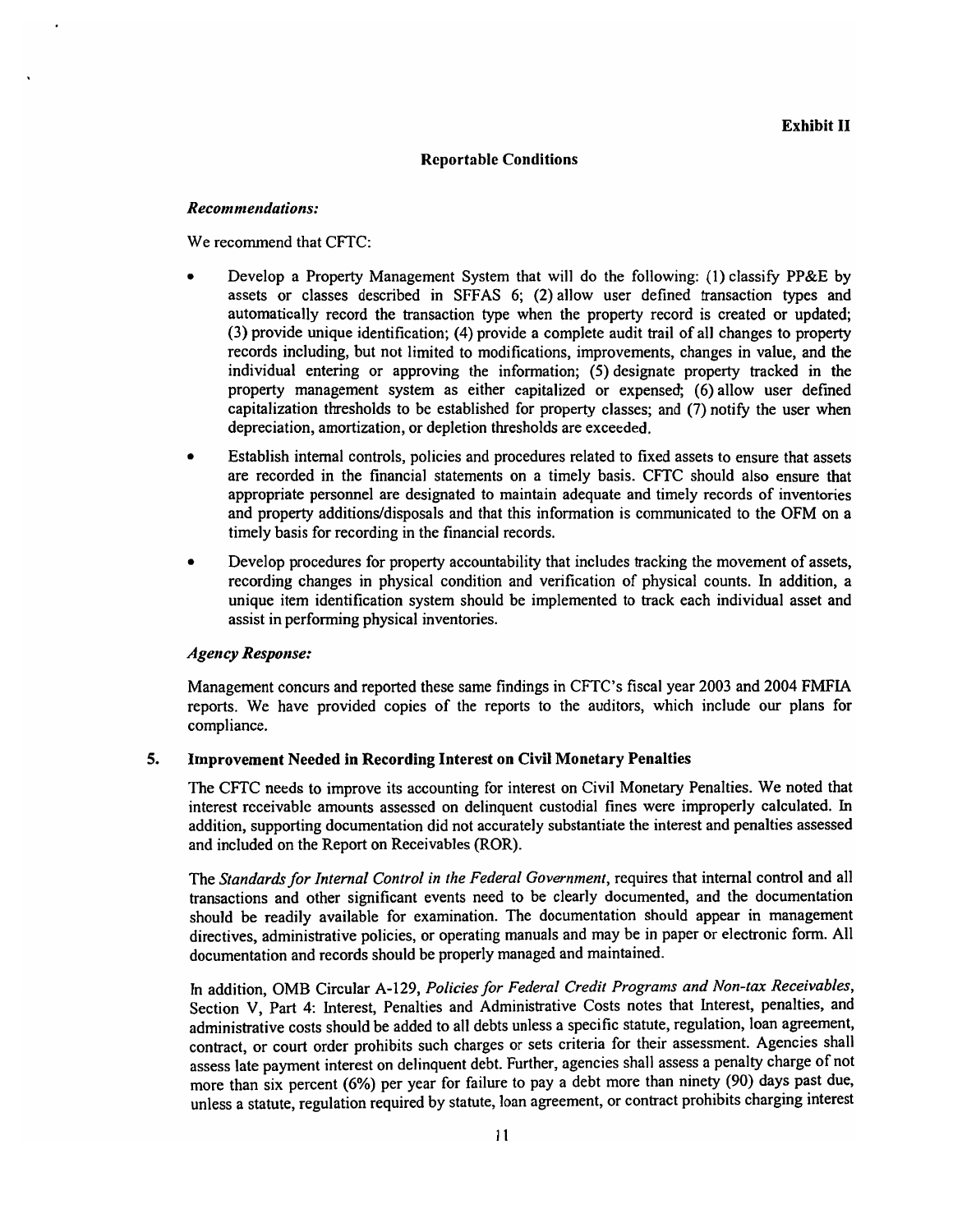or assessing charges or explicitly fixes the interest rate or charges. A debt is delinquent when the scheduled payment is not paid in full by the payment due date contained in the initial demand letter or by the date specified in the applicable agreement or instrument. Agencies shall assess administrative costs to cover the cost of processing and handling the delinquent debt. Agencies must adjust the interest rate on delinquent debt to conform to the rate established by a U.S. Court when a judgment has been obtained.

#### $Recommendations:$

We recommend that CFTC's Division of Enforcement implement procedures that (1) establish controls over recording and documenting the custodial fines included in the Court Order for which the Commission will be responsible for collecting the debt; (2) establish a system which properly and accurately calculates interest and penalties on delinquent custodial fines, making sure to take into account amounts collected on the delinquent debt; (3) maintain proper records of interest calculations, collections, and support for amounts included on the ROR to Treasury, which can be readily recalculated and verified; and (4) establish a management review control which documents the reconciliation of amounts included on the ROR to supporting documentation and interest calculations.

#### *Agency Response:*

Management concurs with this finding and will take appropriate steps in FY 2005 to ensure compliance.

#### 6. Improvement Needed in Evaluating Undelivered Orders

At the end of each quarter, OFM sends correspondence to program office official responsible for recording obligations to request the status of undelivered orders. The program office is required to review the obligation and determine if it should be deobligated. We performed test work over balances for a sample of 70 undelivered orders. We recalculated the outstanding balance without exception. We also obtained a listing of all obligations that had been outstanding for more than two years and were for goods or services that would generally not take two years for the vendor to provide. Through review of supporting documentation, we noted four items totaling approximately \$296,000 should have been deobligated, and an audit adjustment for this amount was recorded as of September 30, 2004.

CFTC's internal controls policies and procedures must ensure the status of its budgetary resources is properly recorded in the general ledger (e.g., FFS) and reported to OMB on a quarterly and year-end basis. In addition, these policies must ensure that the status of budgetary resources is properly reported in the statement of budgetary resources and the related notes to the financial statements. Budget execution procedures must be improved for CFTC to ensure that accurate, complete, and timely budgetary accounting entries are made, and that the year-end status of budgetary resources are accurately reported.

#### *Recommendatiolls:*

We recommend that CFTC improve its process for analyzing the undelivered orders balance on a quarterly and year-end basis, to determine those obligations that should be deobligated. The process should ensure that OFM can accurately and timely identify those outstanding undelivered orders that should be deobligated. In addition, the Contracting Office Technical Representatives should provide